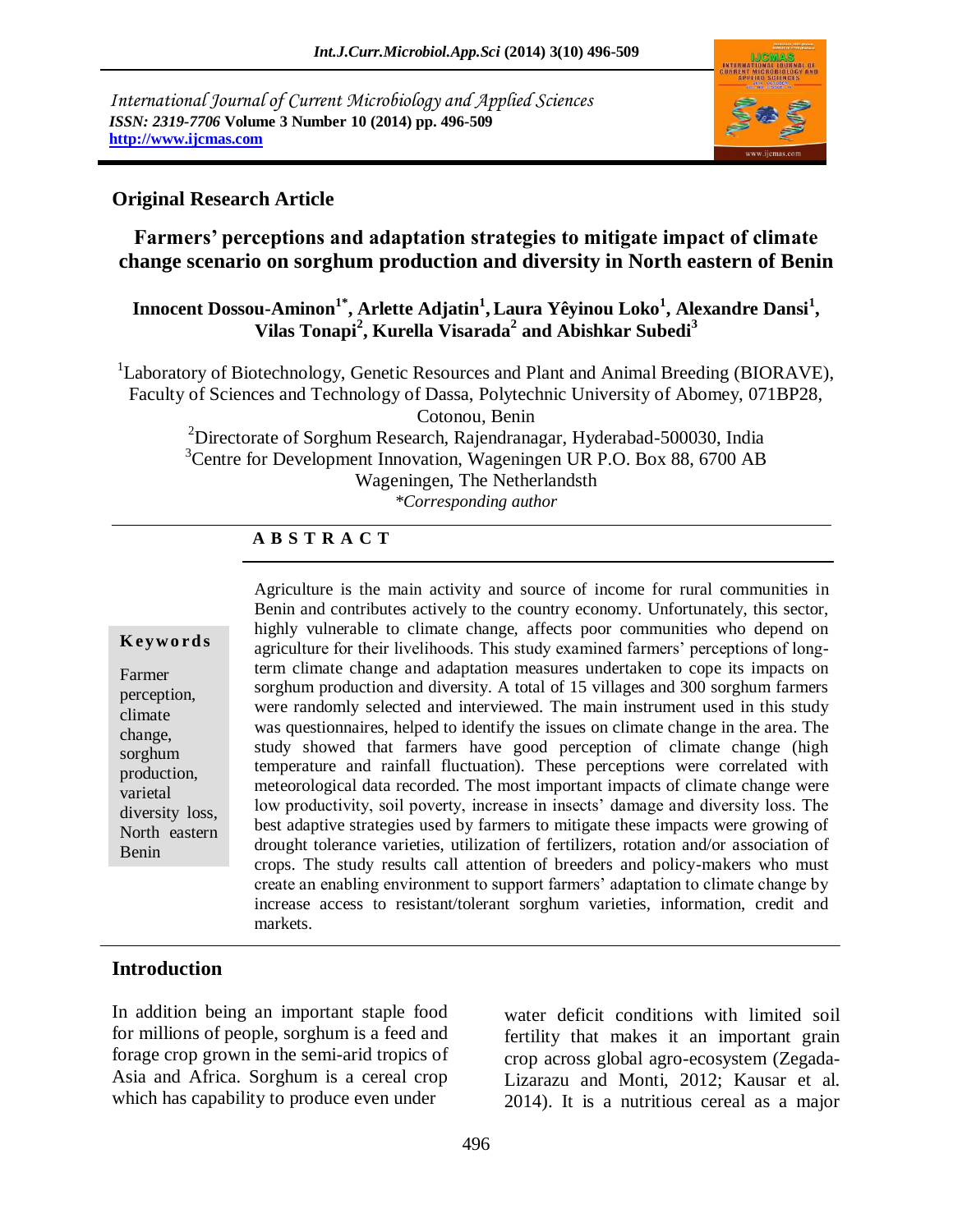source of energy (349 kcal in 100 grams of Sorghum), protein, carbohydrates and phosphorus (ElHag et al. 2013). It is cooked as porridge for breakfast or along with other dishes and has a good amount of calcium with small amounts of iron and sodium. For many years sorghum was the staple diet of Africans, and from approximately the early part of the twentieth century, maize gradually replaced sorghum (Isaacson, 2005).

Agriculture is the most important sector of the economy in Benin provides food and livelihood security to most of the population and plays an important role in national security and development. However, in Benin, sorghum (second important cereal of the country after maize) cultivation has declined very significantly over the past few decades. This could be primarily due to very low productivity, late maturing of local varieties and susceptibility to biotic and abiotic factors (Dossou-Aminon et al. 2014). Among abiotic stresses, drought and soil poverty are two major problems to agricultural land (Kausar et al. 2014; Dossou-Aminon et al. 2014).

One of the main causes of household food insecurity in Benin is the menace of agricultural production failure due to drought, high temperature and gale force wind, resulting in reduced harvest and farmers' income (Jalloh et al. 2013). More than 75% of factors affecting sorghum production and genetic erosion in the North eastern of Benin are related to climate variability (Dossou-Aminon et al. 2014). Therefore climate is one of the key components influencing agricultural production in Benin and has large-scale impacts on sorghum crop production. Understanding farmer's perceptions and knowledge in the presence of climate changes and environmental degradation

designed to reduce a major source of production constraints is thus essential in designing an effective strategy for intensifying agricultural production.

The impact of climate change on agriculture has recently become a subject of increasing importance (Dhaka et al. 2010; Loko et al. 2013). In order to improve the ability of communities and households to adjust to ongoing and future climate change, a better understanding of the risk and identification of potentially useful practices by farmers is important to estimate future adaptation to climate change impacts.

This study undertakes to determine the ability of farmers to detect climate change and to ascertain how they have adapted to mitigate climate change risk on sorghum production and diversity. Therefore, the aims of the present research were to:

- Understand farmers' perception and experience of climate change in North eastern Benin;

- Evaluate long-term climate data (on precipitation and temperature) in order to determine variation in climate at the study area;

- Identify the impact and adaptive measures used maintain sorghum diversity and production in North eastern Benin.

## **Material and methods**

## **Location**

The study was conducted in the North-East of Benin which occupies a total land area of 52,098 km2 (46% of the total land area of Benin) with a population of 1.87 million people (INSAE, 2014). This region lies between latitudes 8°50' N to 12°50' N and between longitudes 2°15' E and 3°45' E.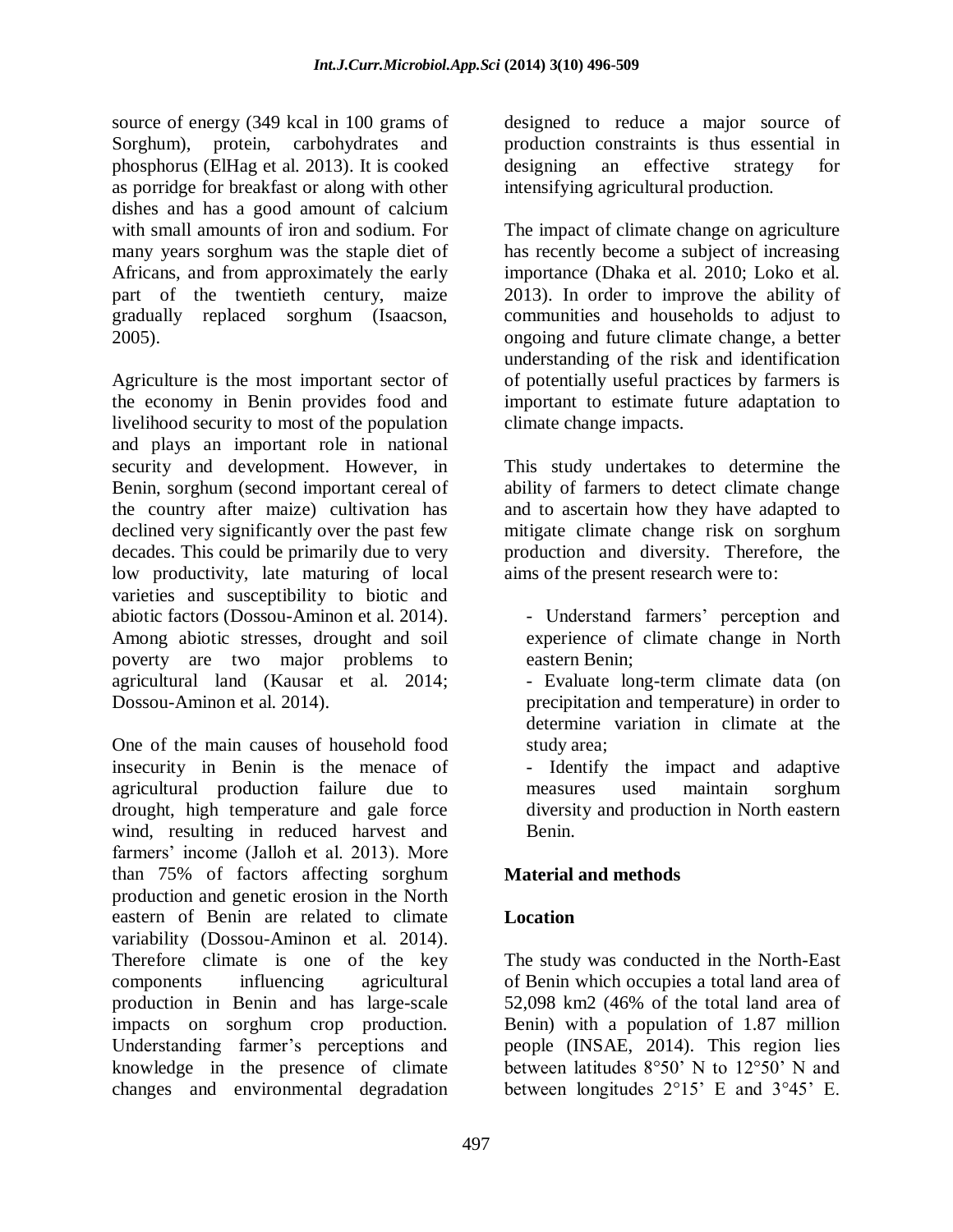The climate is tropical with a dry season from November to April and a rainy season from May to October (Jalloh et al. 2013). Average annual rainfall in this area varies between 805 and 1200 mm year<sup>-1</sup> (Adomou, 2005; Vissin, 2007). The flora is very diverse according to the climate and the land extensions. In this part of the country, agriculture is the main activity and the source of community livelihood.

## **Data collection and analysis**

Fifteen villages were randomly selected for this study throughout the region. The study was based on focus group discussion, individual interviews survey and field observations as per Loko et al. (2013) and Nhemachena et al. (2014). Data were collected using a well-structured questionnaires and participatory research approach following Loko et al. (2013). Per village 20 to 40 sorghum producers of both sexes and different ages (at least ten years' experience in sorghum production) were identified and gathered with the help of village chief for the group survey. In each village a local translator was identified to facilitate the discussion and exchanges with farmers. Throughout the discussions, data collection was focused on farm history, memory of extreme climate events and the impact of more frequent anomalies in the village and community management responses to those anomalies (Tidjani and Akponikpe, 2012; Loko et al. 2013).

In all, three hundred sorghum producers (20 per village) were selected using transect method described by Dansi et al. (2010) as respondents to analyse the perception, understanding and local knowledge of climate change and variability at household level (Loko et al. 2013). Semi-structured questionnaire was used to enquire farmers whether they have noticed long-term

changes in temperature, rainfall, relative humidity, gale force wind and change in natural resources over the past 50 years after recorded socio-demographic characteristics (sex, age, year of experience in sorghum production of the interviewee, number of people in the household, labor employed and size of area cultivated by the household). Questions included to investigate the impacts of climate change on sorghum production and varietal diversity, adaptations strategies adopted by the farmers to mitigate and cope with these changes following Dhaka et al. (2010).

Rainfall and temperature data in the study area over the past 50 years (1960 - 2010) following Gnanglè, (2009) were collected from Benin Department of Meteorology ASECNA (Agency for Safety and Air Navigation) for comparison between farmers' perception and scientific climate data.

The data collected from both meteorological stations and field survey were entered and analysed using descriptive statistics (mean, frequencies) with Stata SE version 10.0 software and Microsoft Excel 2010. The results were presented as tables and figures (Loko et al. 2013; Nhemachena et al. 2014).

#### **Result and Discussion**

## **Socio-demographic data**

Population of sorghum farmers surveyed was mostly consisted of men (95%). The age of sorghum producers varied from 25 to 95 years old, with an average 48 years old. The most experienced producer had 57 years in sorghum production and the less experienced 10 years. Household size (number of people in the household) varied from one to thirty-five people with an average 11 people per household. Labor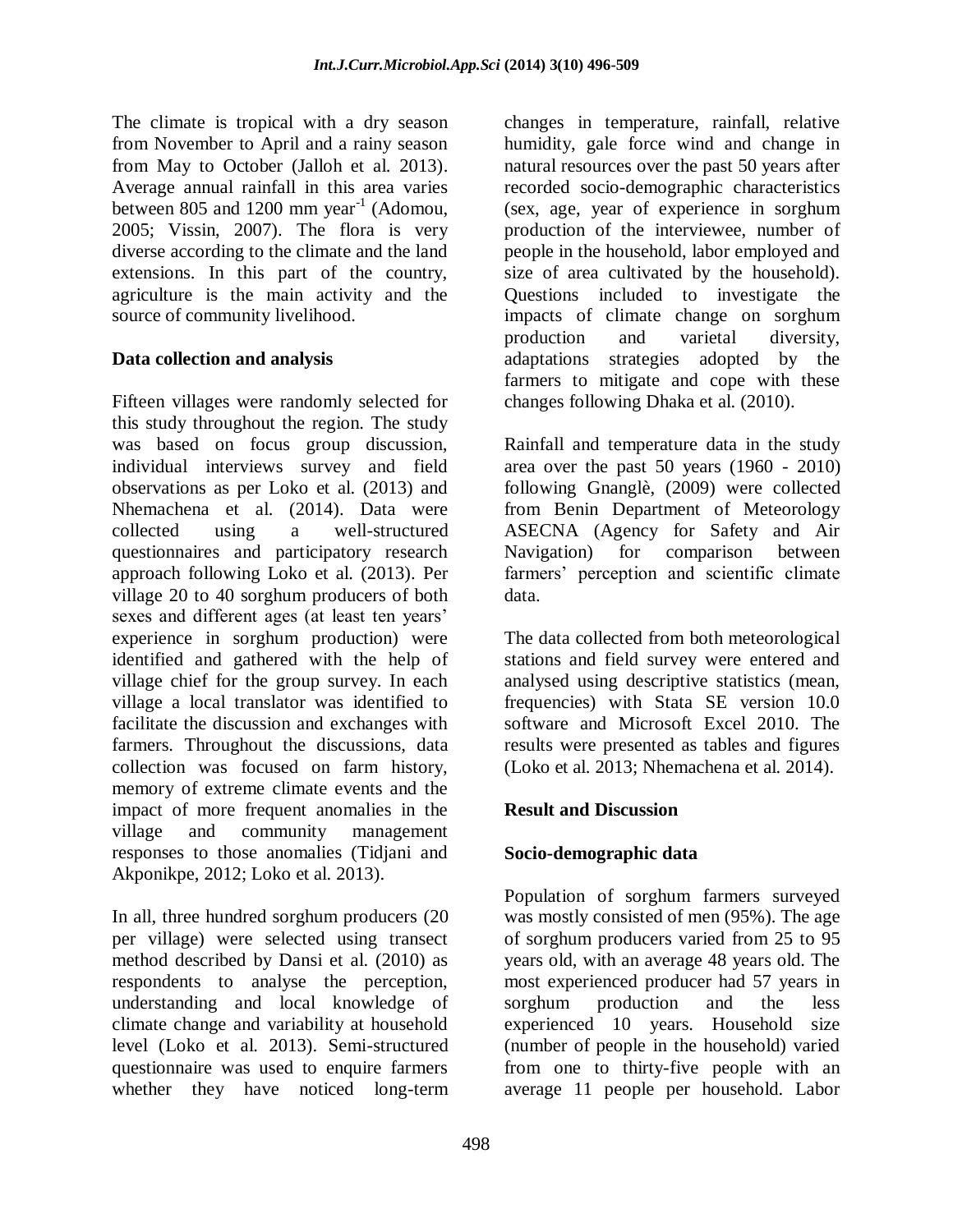employment by producers varied from 1 to 20 persons in the study area. The farmer's cultivated areas varied between 0.25 and 10 hectares with an average of 2.45 hectares per producer.

#### **Farmer perception of a favourable climate**

Majority of farmers (96.08% of responses) felt that, the weather was better and favourable for crops production in the past (figure 1). The climate is characterized by regular rain (36.42% of responses), a less blazing sun (31.82% of responses), a favourable wind (23.58% of responses) and a lower temperature (figure 1). Farmers' appreciation of the climate varied according to the climate event.

## **Current status of rainfall and temperature variability in the study area**

More than 95% of surveyed producers have noted rainfall variability during recent last years (figure 2). Reduction of rainfall (50.36%), delayed rainfall (18.84%), early onset and termination monsoon (10.14%), decrease in the number of rain days per year and prolonged dry season (7.25%) were the most important (figure 2). Variations relative to temperature were reported by 73.78% of sorghum producers. A total of five changes in temperature were identified by the producers in the Departments of Borgou and Alibori. Among them, the most important are the temperature rise (48.76% of responses), increased of sunshine duration (24.79% of responses) and for 22.31% of responses early beginning of winter (Figure 3).

Meteorological data on rainfall and temperature of past 50 years was obtained from ASECNA (Data of Kandi station) show lower serrated evolution of the rainfall

from 1960 to 2010 followed by successive decrease from 1980 to 1988, 1992 to 1997 and from years 2000 (figure 4). The minimum and maximum temperatures graphs obtained using Kandi meteorological station data show difference variation between temperatures from 1960 to 2010 (figure 5). The temperatures evolved in serrated increase with maximum temperatures in the years 1973, 1987 and from 2009 (figure 5).

#### **Climate variability and extreme events affected the story of surveyed villages**

The groups of producers surveyed have mentioned the years dominated by extreme bad weather and the important events whose manifestations are negative effects on crop production (table 1). Farmers group commonly have agreed that the major events of climate change over the last 20 years have had a negative impact on the production of crops were flood, drought and gale force winds (table 1). The major flooding incidents were observed in years 1992 and 2012 in the villages Gbassè, Kokabo, Borodarou and Djéga (table 1). This was lead to high rainfall, successive rain on short time preceded or followed by drought, rise in water level and fields submersion and crop destruction, yield lower, house collapse and increase the living cost. Drought has been reported as important event in 3 villages (Binassi, Ouari, Sékalé) in different years 2003, 2007 and 2011 (table 1). Rain started normally and stopped early and the sun had high intensity. These provoked the reduction of seed germination rate, low productivity, famine and increase in cost of food products. The gale force winds were observed during the dry and rainy seasons and were started since the years 2000 to now (table 1). Their manifestations provoke material and financial damage, destruction of panicles and decrease in crops productivity (table 1).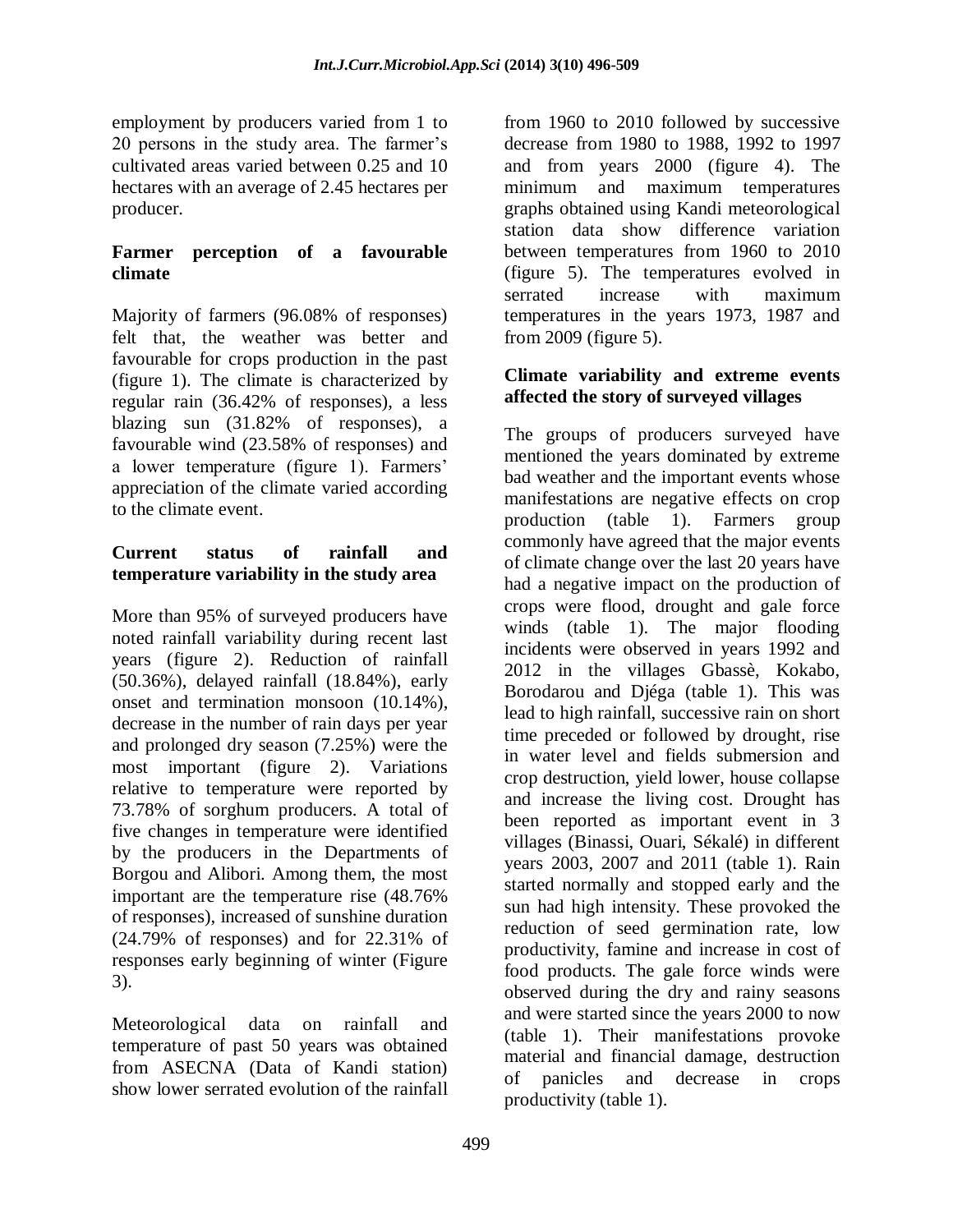Comparison of meteorological rainfall and temperatures data with farmers' perception events years revealed many coincidences (figure 4 and 5, table 1). The years 2003 and 2007 reported as drought years by farmers have actually presented on meteorological rainfall data well below the average (1008 mm) in the region with high level of temperatures indicating a rainfall deficit. The rate of concordance between farmers' perceptions of drought years (2003 and 2007) and climate data is 100%. For the flooding years, farmers' perception concordance rate with the climate data is 0% since the year 1992 presented an annual rainfall of 902 mm, below the average. Generally, producers have facility to remember recent extreme climate events (less than 10 years).

#### **Impacts of climate change on sorghum production and adaptation strategies develop by farmers to mitigate these impacts**

A total of seven adverse impacts of climate change on sorghum production were recovered. Producers perceived that major impact were the lower productivity (40% of responses), soil poverty (30.91% of responses), increased of insect damage (10.90% of responses), reduction of cultivated area (7.27% of responses) and for 5.46% of responses the seed rot underground (Figure 6). As sorghum has an economic importance in the study area, farmers develop several strategies to mitigate these impacts of climate change on the production. These strategies vary according to the type and the nature of the problem facing the producer and are related to drought, flood, decrease in the quantity of rain, temperature rise and soil poverty (figure 7 and 8).

In the region, 73.7% of surveyed producers

developed strategies in response to drought. A total of 5 strategies were highlighted by farmers. Among them the most used are the growing of drought resistant cultivars (55% of responses), pre-sowing on small area for transplanting after rain (15.5% of responses) and for 14.1% of responses increasing of weeding number (figure 7a). In response to the unexpected excess of rain which provoked flood, 72.9% of the farmers surveyed developed three strategies: making corridor to drain water, growing cultivars tolerant floods and harvested early (figure 7b). Eighty seven percent of producers developed strategies in response to the decrease in the rain quantity. The most important are the re-sowing (40.2% of responses), growing drought resistant cultivars (26.4% of responses) and 24.1% of responses to the early sowing (figure 7c). A total of four strategies were developed by 23.5% of farmers surveyed in response to the temperature rise. As adaptation strategy re-sowing, use of drought resistant varieties and the hoeing and ridging are most popular (figure 7d). In response to soil poverty four strategies were used by farmers. Among them the most important are use of fertilizers (biological and chemical), rotating or inter cultivation of crops (sorghum and leguminous) and weeding number increasing (figure 8).

A total of 15 strategies develop by farmers to mitigate the impact of climate change on sorghum production were recorded in the study area (table 2). The most used and the best adaptation strategies to face climate change in this region are the growing of drought resistant cultivars, utilisation of fertilizers (NPK, Urea, Compost, Cowpat, etc.), re-sowing, making corridors to drain water, growing of high soil moisture tolerant varieties, rotation or inter cultivation of sorghum crop with leguminous, etc. (table 2).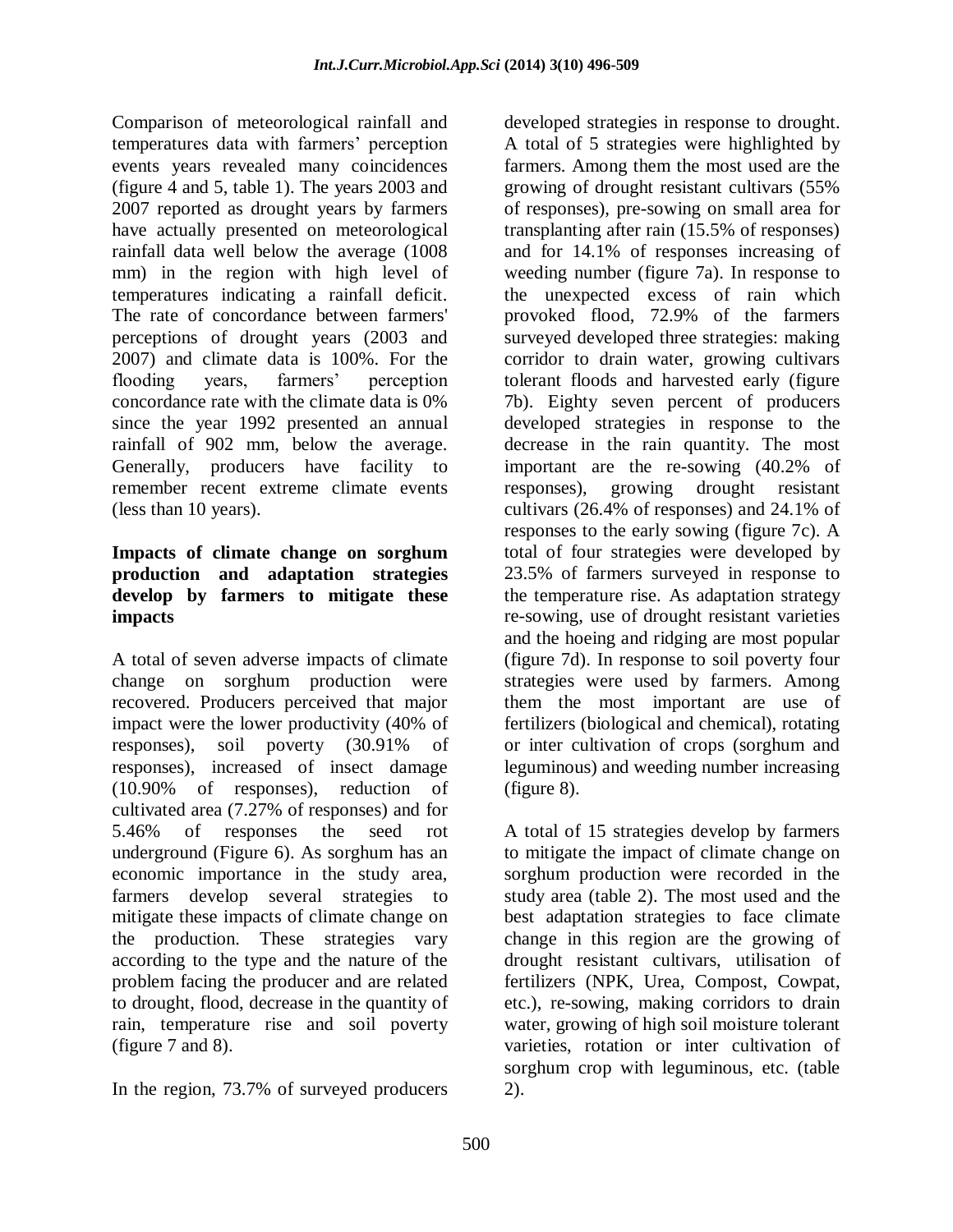

**Figure.1** Farmer perception offavorable climate



**Figure.2** Farmer perception of climatevariability relative to rainfall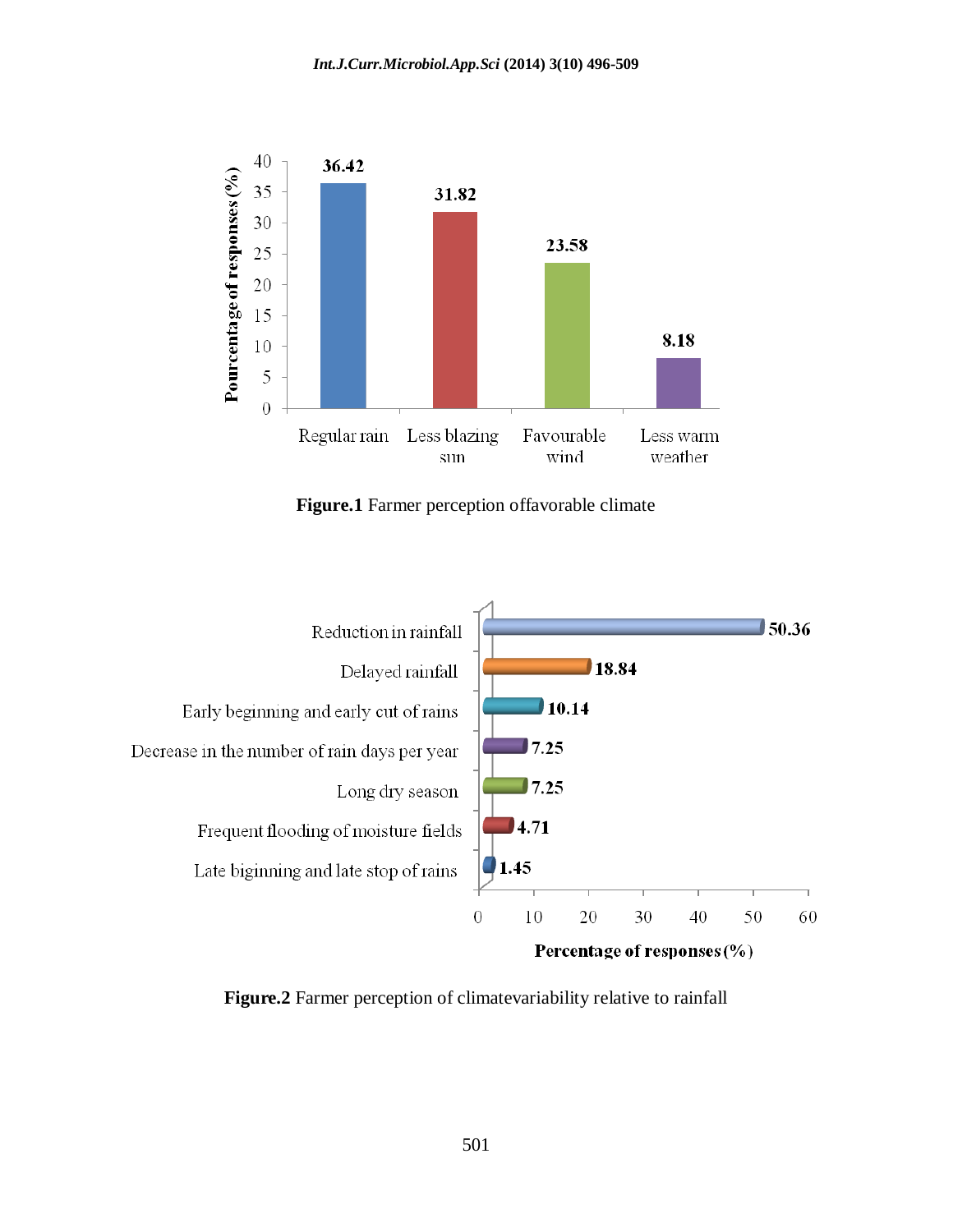

**Figure.3** Farmer perception of climate variations relative to temperature



**Figure.4** Evolution of rainfall between 1960 and 2010 in the study area (ASECNA Benin 2012)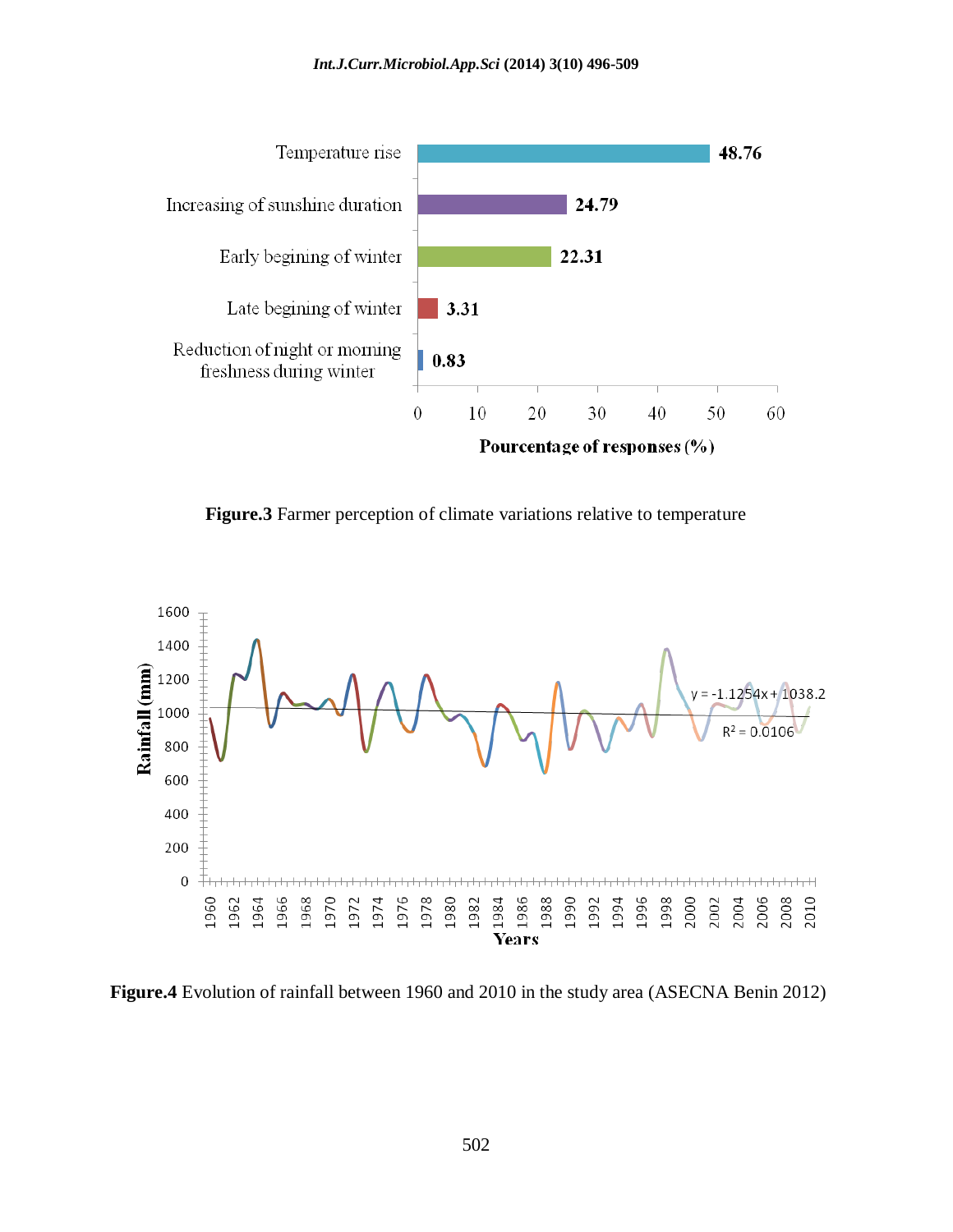

**Figure.5** Evolution of maximum and minimum temperature between 1960 and 2010 in the study area (ASECNA Benin 2012)



**Figure.6** Farmer perception of the impact of climate changes on sorghum production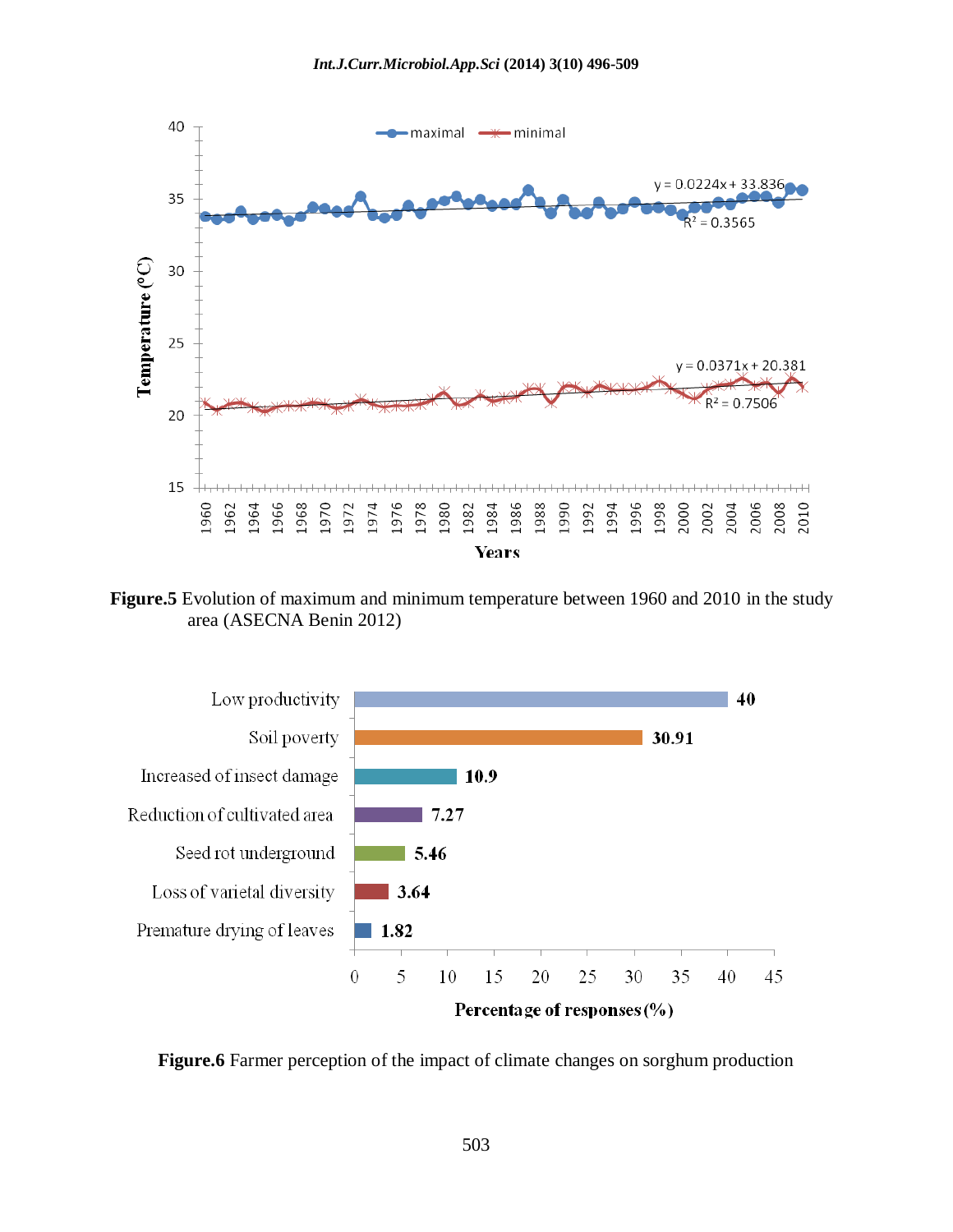

Figure.7 Adaptation strategies in response to the climate variability's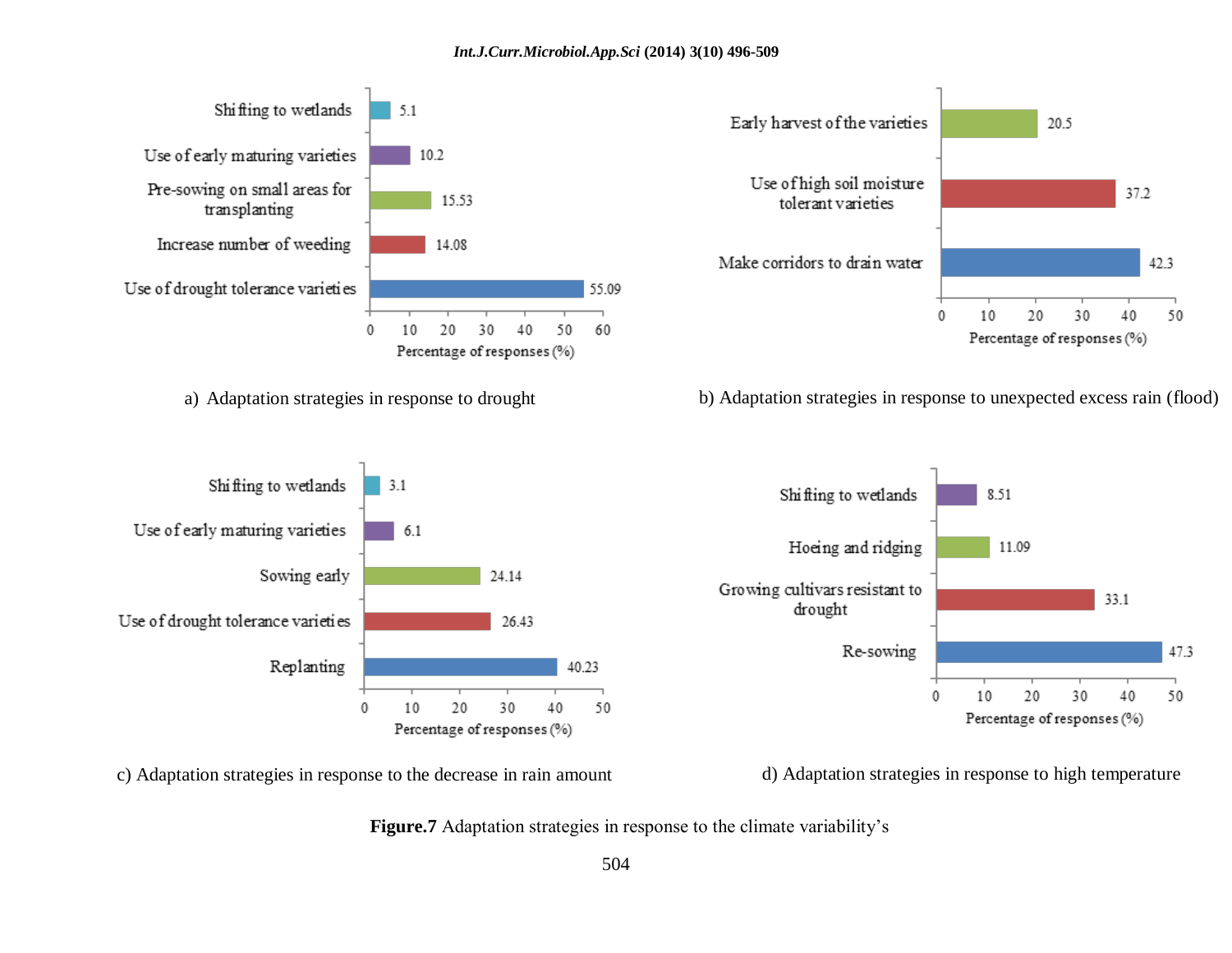

**Figure.8** Adaptation strategies in response to soil poverty

| Different types of strategies                                  | Percentage of<br>responses $(\% )$ | Rank           |
|----------------------------------------------------------------|------------------------------------|----------------|
| Growing of cultivars resistant to drought                      | 15.78                              |                |
| Utilisation of fertilizers (NPK, Urea, Compost, Cowpat)        | 14.64                              | $\overline{2}$ |
| Re-sowing                                                      | 12.45                              | 3              |
| Making corridors to drain water                                | 8.88                               | 4              |
| Growing cultivars tolerant to soil moisture                    | 7.48                               | 5              |
| Rotating or association of crops with leguminous               | 7.28                               | 6              |
| Sowing early                                                   | 6.64                               | 7              |
| Harvest early                                                  | 6.28                               | 8              |
| Pre-sowing on small areas for transplanting                    | 5.5                                | 9              |
| Increase weeding number                                        | 5.33                               | 10             |
| Hoeing and ridging                                             | 4.66                               | 11             |
| Sowing of early maturing cultivars                             | 4.5                                | 12             |
| Moving to wetlands for new farm                                | 3.18                               | 13             |
| Sowing Striga resistant cultivars                              | 2.82                               | 14             |
| Changing of cultivated land or abandonment of fields in fallow | 1.86                               | 15             |

**Table.2** Best adaptation strategies developed by sorghum farmers in the study area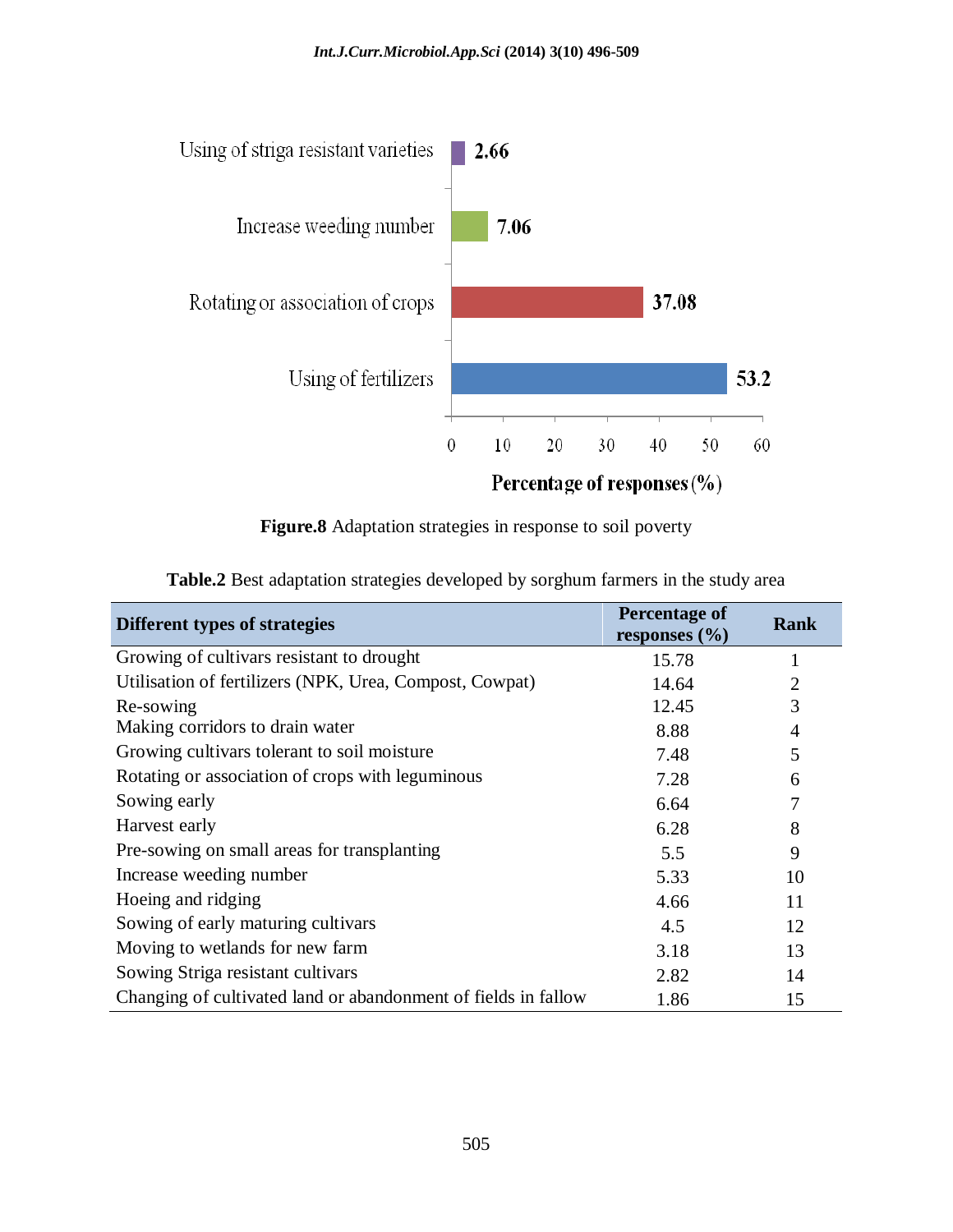Generally climate change implies warmer temperatures besides changes in precipitation patterns, with more extreme weather events and shifting seasons (Jalloh et al. 2013). According to the farmers, weather more than 20 years ago was favorable for agriculture through regular rain and less blazing sun that resulted in high yields of cultivated crops. The present study show that current agriculture facing a reduction in rainfall, delayed rainfall, rise of temperature, increasing of sunshine duration and early beginning of winter. These changes are already affecting rainfall, its distribution and intensity in many regions. Certainly, this has direct effect on the season's timetable of crop growing with simultaneous impacts on plant growth (Thornton and Lipper, 2014). Higher temperatures involve more evaporation and probably more intense rainfall in some regions which can lead to flooding. The meteorological data from ASECNA station between 1960 and 2010 showed a gradually decrease in the rainfall and a warming trend for the temperatures. According to Jalloh et al. (2013), the variations in the average maximum temperature observed in Benin are also highlighted in the Republic of Côte d'Ivoire. The rising temperature can irreparably damage reproductive organs and young seed embryos (Hertela and Lobell, 2012) and increases sterility of plants that involve low productivity. The results of this study showed concomitant between farmers' perception and trend of meteorological data in rainfall and temperature. This result was expected since the interviewed producers are an average of 48 years old and great experience in sorghum production. Similar results were obtained in the Republic of Benin (Gnangle, 2009; Loko et al. 2013), Republic of Ghana (Fosu-Mensah et al. 2010; Kemausuor et al. 2011) and Federal Republic of Nigeria (Apata et al. 2009; Nzeadibe et al. 2011). According to previously mentioned authors' farmers with

more than 35 years old and over than 30 years experiences have a good perception and appreciation of climate variability. Same observations were made by Maddison, (2006) who suggested farmers' experience as the key parameter in the documentation of indigenous perception of climate variability.

Recent years were characterized by greater interannual variability than previous 50 years. The extreme climate events recorded in the study area are droughts, floods and gale storms that lead to low productivity, loss of varietal diversity, decrease of rural community livelihood and in some cases crop failure. Globally this study showed that farmers have a good memory of recent extreme climate events. Similar results were obtained in North western part of the country by Loko et al. (2013). However, extreme climate events request attention, and these are gradually demanding prompt and credible scientific explanations.

The impacts of climate change on cultivated crops and natural systems have been highlighted in many countries including Benin (Thornton and Herrero, 2014). Sorghum like other crops crop is vulnerable to effect of climate variability as showed through the low productivity, soil poverty and diversity loss in the region. Several impacts related to climate change have been identified as affecting sorghum production and involve loss of sorghum varietal diversity and production reduction by farmers in the study area. Similar results were observed on sorghum in the Republic of Kenya (Onwonga et al. 2010) and Republic of Ghana (MacCarthy and Vlek, 2012), on maize and yam in the Republic of Benin (Tidjani and Akponikpe, 2012; Loko et al. 2013) and for key crops in the Republic of Côte d'Ivoire (Jalloh et al. 2013). The impacts of climate variability on agricultural will have certainly substantial effects on smallholder and subsistence farmers of the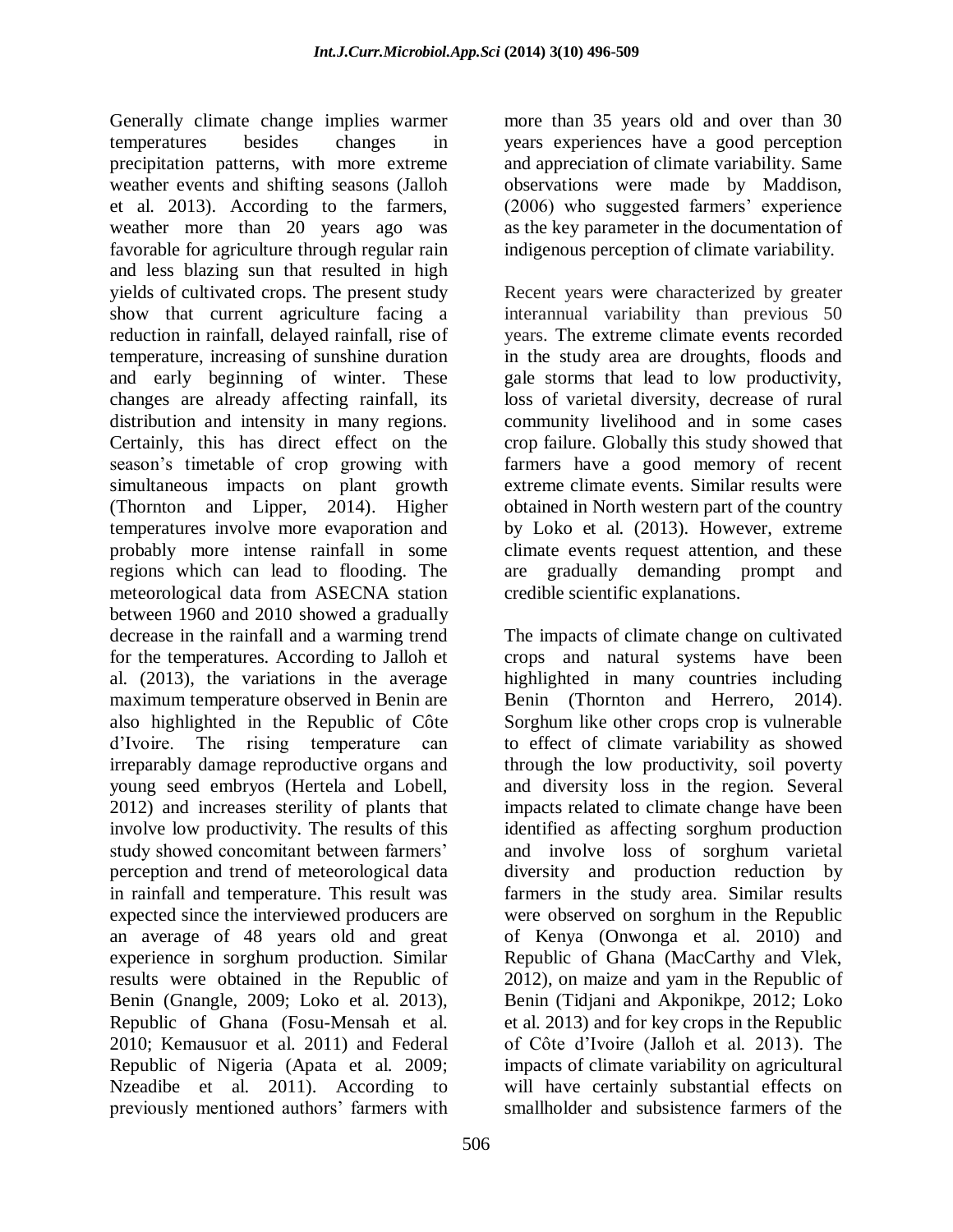tropics and subtropics who depend to this activity for their livelihood (Thornton and Lipper, 2014).

In the study region, sorghum producers developed several strategies to cope climate variability. These strategies were relative to drought followed by unexpected excess rain, decrease in rain amount, high temperature and soil poverty. If according to Peterson et al. (2013), droughts have become less frequent, less intense, or shorter in some Africa's regions that are not the case in Benin. Growing of drought resistant sorghum cultivars is the most and the best strategy used by farmers to mitigate droughts frequencies in the area. Agriculture employs rural populations who have generally poor resources and produce less than a subsistence level. Utilization of fertilizers as second strategy to cope climate variability by farmers revealed the level of soil poverty that involved Striga proliferation. Unfortunately the lack of arable land and financial resources limit cruelly the ability of poor farmers to use much fertilizer, herbicides and pesticides that will certainly increase their agricultural production (Jalloh et al. 2013). Further, rotation and/or association of crops with leguminous is a good strategy to maintain soil fertility and manage pests damage as Striga. Several of adapted strategies used by sorghum farmers in the study area are similar to those used by maize farmers (Tidjani and Akponikpe, 2012) and yam producers (Loko et al. 2013). Agricultural research system must continue its efforts in developing tolerant or resistant crop varieties to changing climatic conditions of temperature, rainfall and soil. In Benin, low productivity, diversity loss and poverty are already severe problems for rural communities, and there will be more severe in future if present scenario continues as smallholder farmers do not have adequate strategies and financial support to adapt agricultural activity to climate change.

Nevertheless, access to Government agricultural extension services and/or Non-Government Organizations regarding current climate variability by farmers will increase their perception of climate change (Bryan et al. 2009) and improve likelihood, production and crops varieties diversity conservation by communities.

The study found that farmers' in the different surveyed villages were able to recognize that temperatures were increased and several fluctuations were observed in the rainfall pattern. Farmers' perceptions of climate variability were in line with meteorological data records. The changes in climate scenarios involved low productivity, soil poverty, increase in insects' damage, soil poverty and sorghum varietal diversity loss. Faced these impacts, sorghum producers developed several coping strategies among which the most important are sowing of drought resistant varieties, utilization of fertilizers, re-sowing, rotation and/association of sorghum production with leguminous. To enable farmers to adequately manage crops so that optimize sorghum production level, organization of information campaigns and institutional strengthening including farmers, agricultural extension agencies, NGOs, decision makers, and public investment programs are needed.

## **Acknowledgements**

This study was a part of the project Community based Biodiversity Management for Climate Change Resilience funded by the International Treaty on Plant Genetic Resources for Food and Agriculture. It was carried out in the Laboratory of Biotechnology, Genetic Resources and Plant and Animal Breeding (BIORAVE) of the Polytechnic University of Abomey (PUA). We would like to thank Ingrid Tchibozo and all the technicians of BIORAVE for their assistance. We would also like to express our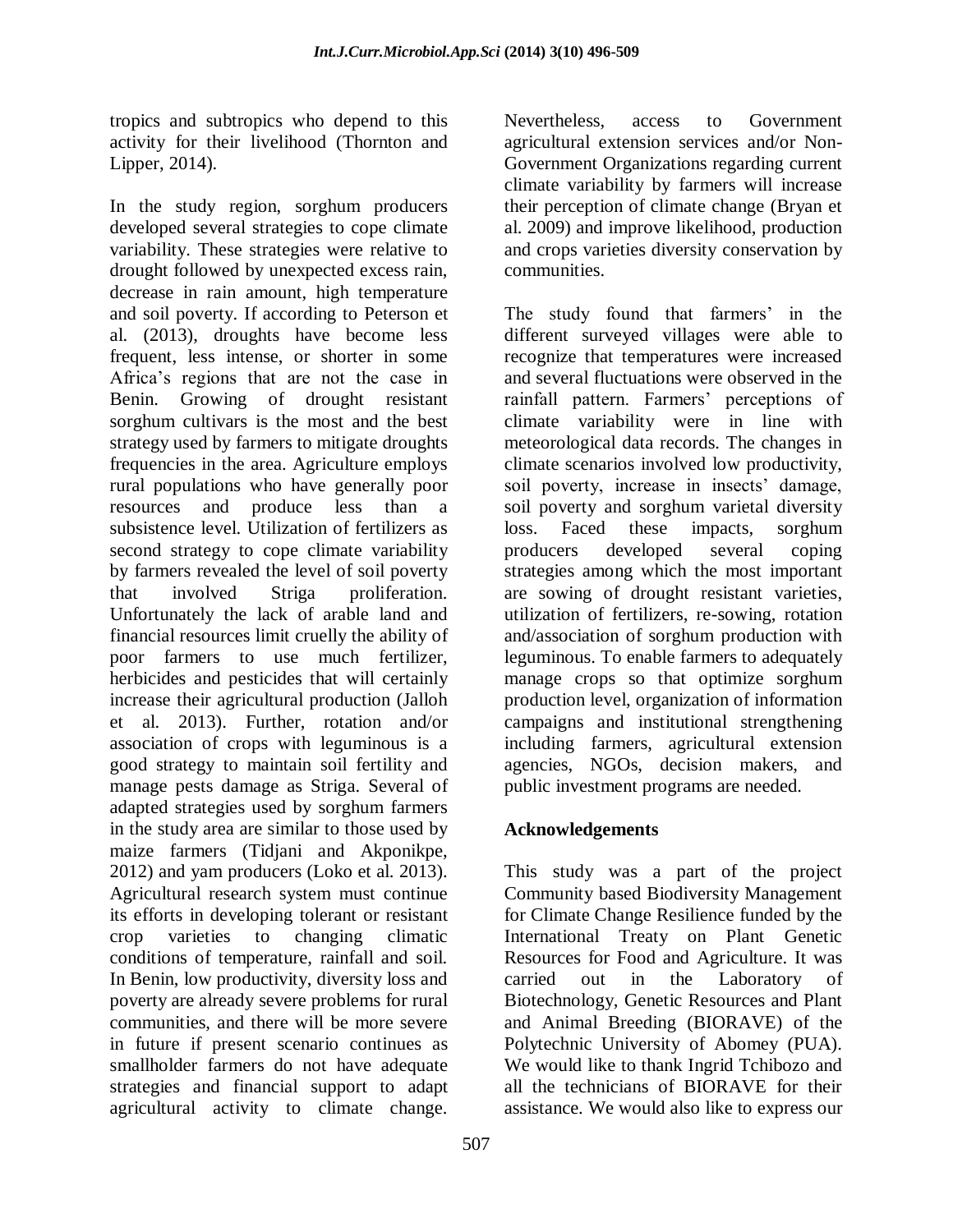sincere gratitude to all sorghum farmers, chiefs of village and farmers' leaders for their contribution to the success of the research.

# **References**

- [Adomou, A. C.](http://library.wur.nl/WebQuery/clc?achternaam==Adomou) 2005. Vegetation patterns and environmental gradients in Benin: implications for biogeography and conservation. PhD thesis Wageningen University, Wageningen ; ISBN 90- 8504-308-5 ; 150p
- Adugna, A., 2014. Analysis of in situ diversity and population structure in Ethiopian cultivated Sorghum bicolor (L.) landraces using phenotypic traits and SSR markers. *SpringerPlus.,* 3:212
- Apata, T.G., Samuel, K.D., Adeola, A.O. 2009. Analysis of Climate Change Perception and Adaptation among Arable Food Crop Farmers in South Western Nigeria. Contributed paper prepared for presentation at the international association of agricultural economists' 2009 conference, Beijing, China, August 16. Vol. 22, Pp. 15.
- Bryan, E., Deressa, T.T., Gbetibouo, G.A., Ringler, C. 2009. Adaptation to climate change in Ethiopia and South Africa: options and constraints. *Environ. Sci. Policy,* 12(4): 413–426
- Cavatassi, R., Lipper, L., Narloch, U. 2010. Modern variety adoption and risk management in drought prone areas: insights from the sorghum farmers of eastern Ethiopia. Agri. Econ., 42(3) : 279–292.
- Dansi, A., Adoukonou-Sagbadja, H., Vodouhè, R. 2010. Diversity, conservation and related wild species of Fonio millet (*Digitaria* spp) in the northwest of Benin. *Genet. Resour. Crop Evol.,* **57**: 827–839.
- Dhaka, B.L., Chayal, K., Poonia, M.K. 2010. Analysis of farmers' perception and adaptation strategies to climate change. *Libyan Agri. Res. Center J. Int.,* 1(6):

388–390

- Dossou-Aminon, I., Loko, Y. L., Adjatin, A., Dansi, A., Elangovan, M., Chaudhary, P., Vodouhè, R., Sanni, A. 2014. Diversity, genetic erosion and farmer's preference of sorghum varieties [*Sorghum bicolor* (L.) Moench] growing in North eastern Benin. (in press).
- ElHag, M.E., Ahmed, I.A.M., Eltayeb, M.M., Babiker, E.E. 2013. Effect of fermentation and/or cooking on protein fractions and sensory characteristics of sorghum supplemented with groundnut flour. J. Agri. Technol., 9(7): 1955–1971
- Fosu-Mensah, B.Y., Vlek, P.L.G., Manschadi, A.M. 2010. Farmers' Perceptions and Adaptation to Climate Change: A Case Study in Sekyedumase District of Ashanti Region, Ghana. World Food System - A Contribution from Europe; Tropentag, September 14-16, 2010, Zurich, Germany
- Gnanglè, P.C. 2009. Contribution à l'amélioration de la gestion des parcs à karité et néré pour une adaptation aux changements climatiques. INNOVKAR-ACC / FSP / RIPIECSA. 19 p
- Hertela T.W., Lobell D.B. 2012. Agricultural Adaptation to Climate Change in Rich and Poor Countries: Current Modeling Practice and Potential for Empirical Contributions. GTAP Working Paper No. 72 ; Pp. 1–46
- INSAE, 2014. Institut National de la Statistique et de l'Analyse Economique (National Institute of Statistic and Economic Analysis). [http://www.insae](http://www.insae-bj.org/)[bj.org](http://www.insae-bj.org/)
- Iqbal, A., Sadia, B., Khan, A.I., Awan, F.S., Kainth, R.A., Sadaqat, H.A. 2010. Biodiversity in the sorghum (*Sorghum bicolor* L. Moench) germplasm of Pakistan.Genet. *Mol. Res.,* 9(2): 756–764
- Isaacson, C., 2005. The change of the staple diet of black South Africans from sorghum to maize (corn) is the cause of the epidemic of squamous carcinoma of the oesophagus. *Med. Hypotheses,* 64(3): 658–660.